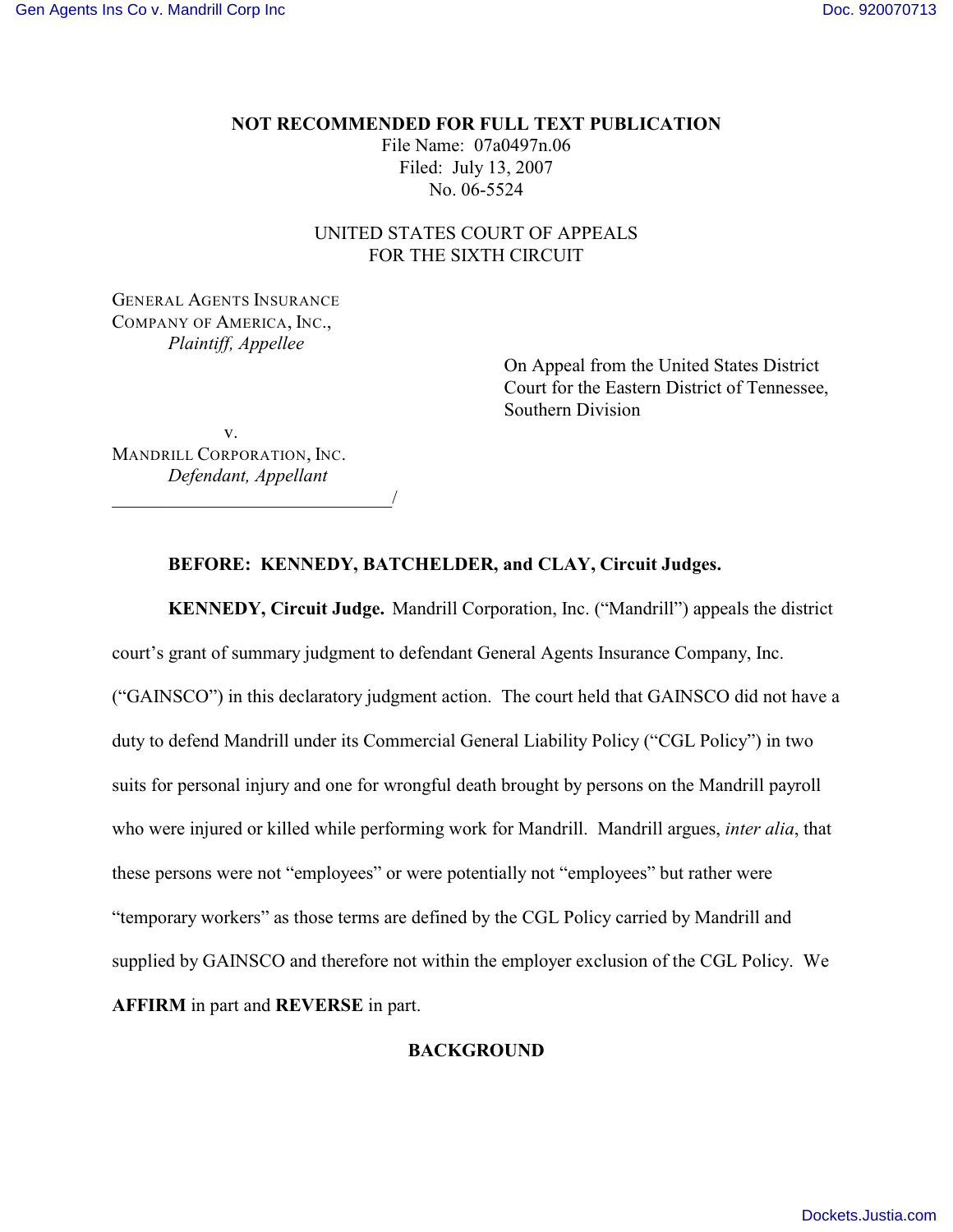Mandrill contracted to perform demolition work at two sites in Chattanooga, Tennessee, work which it began on October 9, 2000. This was the only work engaged in by defendant in the fall and winter of 2000-01. While the project was ongoing, on February 5, 2001, for reasons that are not relevant here, a wall collapsed injuring two workers (Johnny Mathis and Robert Wynn) and killing a third (Scott Wheeler) (collectively, the "Laborers"). During the course of the demolition work, Mandrill paid the Laborers and the other workers on the site in cash, on an hourly basis, generally weekly, and did not withhold or pay social security taxes. JA at 289.

When the wall fell Mandrill did not have workers' compensation insurance coverage. Pursuant to a court order, its workers' compensation insurance policy had been cancelled effective February 4, 2001 because the insurer providing the coverage had become insolvent and was in the process of liquidation. Mandrill had found new workers' compensation coverage from another company, effective when the premium was actually paid. The premium was not paid until February 7, 2001, two days after the accident.

After the wall fell the Laborers filed separate complaints in state court seeking damages from Mandrill for their injuries on a variety of theories including workers' compensation (required to be carried by Tennessee statute) and, because there was no workers' compensation coverage for personal injuries and wrongful death, common law negligence. Each of the three complaints alleged that the Laborer was an employee of Mandrill, although one complaint, Wynn's, was amended after this declaratory judgment action was filed to allege that plaintiff Wynn was an independent contractor.

Mandrill requested that GAINSCO defend it against these suits and indemnify it for any damages sustained pursuant to Mandrill's CGL Policy. GAINSCO refused, however, because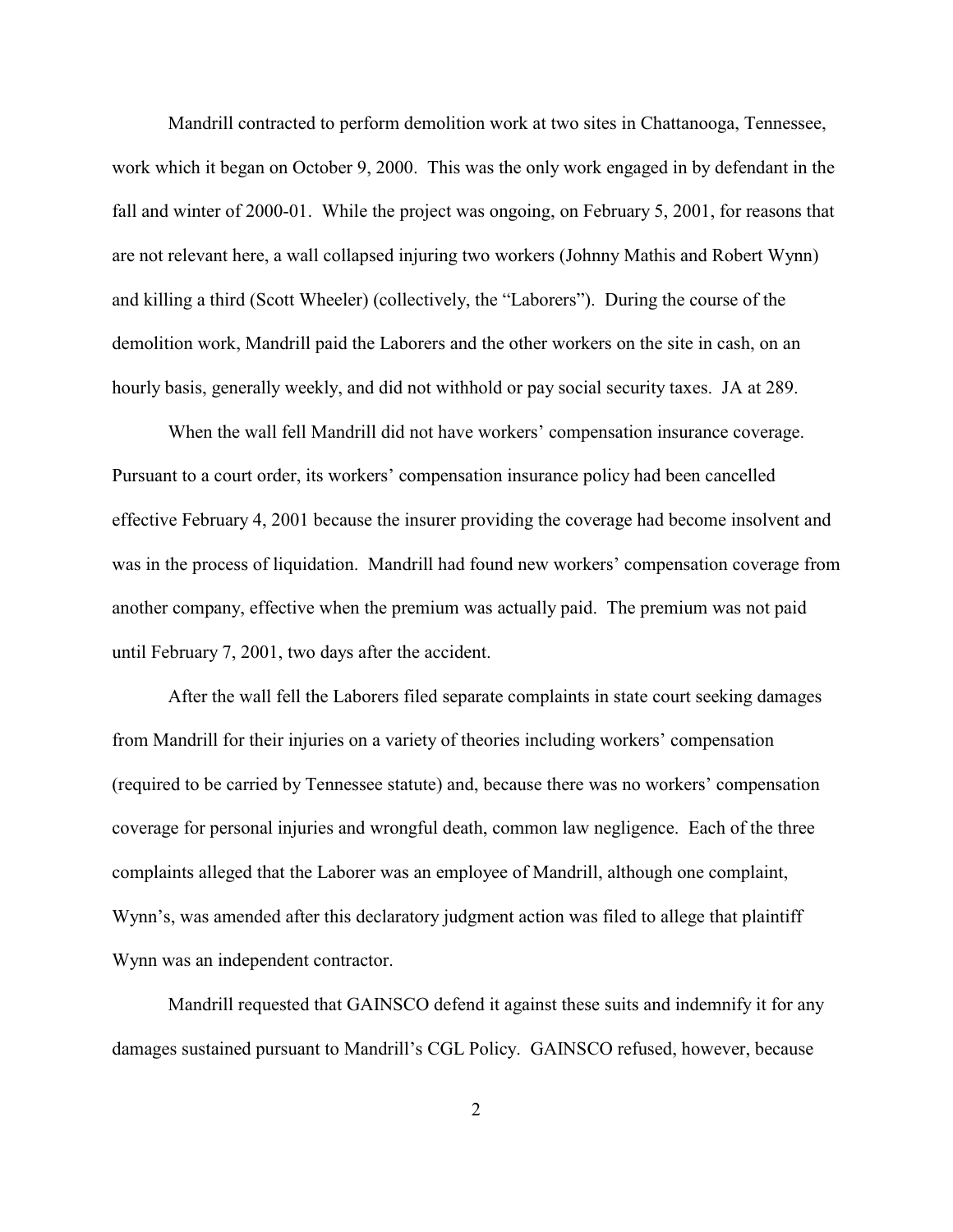the CGL Policy excluded from coverage"bodily injury" sustained by "employees" of Mandrill in

the course of their duties for Mandrill. The CGL Policy's employer exclusion provides, in

relevant part:

#### SECTION I – COVERAGES

2. Exclusions. This insurance does not apply to:

. . .

. . .

e. Employer's Liability

"Bodily injury" to: (1) An "employee" of the insured arising out of and in the course of:

(a) Employment by the insured; or (b) Performing duties related to the conduct of the insured's business . . ..

## SECTION V– DEFINITIONS

5. "Employee" includes a "leased worker." "Employee" does not include a "temporary worker."

. . .

. . .

9. "Leased worker" means a person leased to you by a labor leasing firm under an agreement between you and the labor leasing firm, to perform duties relating to the conduct of your business. "Leased worker" does not include a "temporary worker."

. . .

18. "Temporary worker" means a person who is furnished to [the insured] to substitute for a permanent "employee" on leave or to meet seasonal or short-term workload conditions.

JA at 112, 118-21. The CGL Policy also excludes claims based on contractual liability. CGL

Policies with employer liability exclusions are an example of a fractured insurance industry, in which

one insurer will underwrite coverage of certain potential liabilities and others will underwrite other

distinct liabilities.

On November 20, 2002, GAINSCO filed this declaratory judgment action to determine

whether it had a duty to defend and indemnify Mandrill for the injuries sustained by the Laborers.

After a certain amount of discovery, on December 1, 2003 Mandrill moved for summary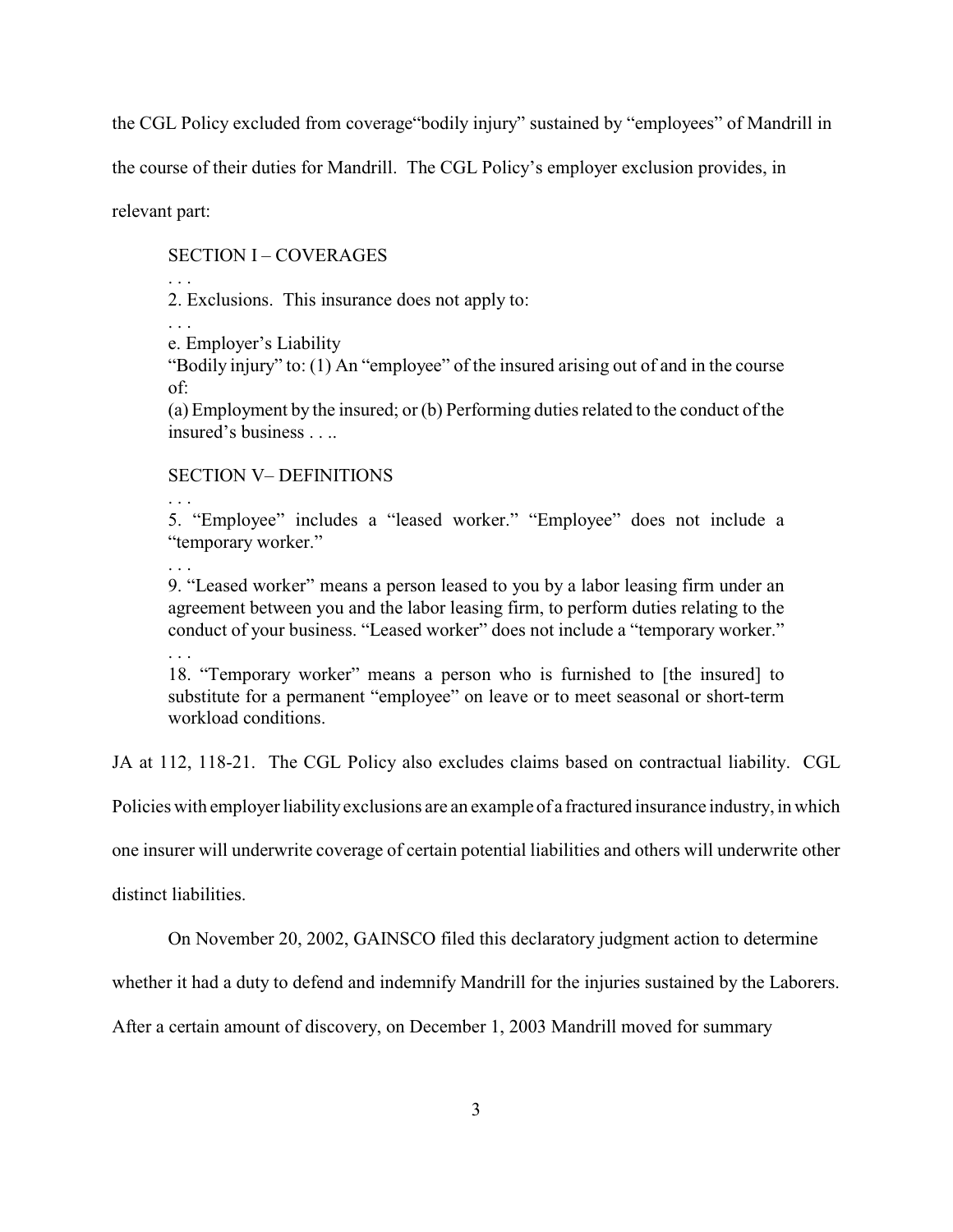judgment on all claims based on the language of the CGL Policy including its exclusions. GAINSCO filed a brief in opposition that relied on the policy exclusions and the allegations in the injured and deceased Laborers' complaints that they were employees. It argued that they did not fall within the definition of temporary workers under the CGL Policy. On February 19, 2004, the court granted summary judgment to GAINSCO with regard to the duty to defend because the complaints filed by the Laborers alleged that they were employees, employees were excluded from the CGL Policy's coverage, and the duty to defend was triggered by the language of the complaint. The court, however, found that summary judgment was inappropriate at that point with regard to the duty to indemnify, because there was a genuine issue of material fact whether the Laborers should be categorized as employees or temporary workers and so reserved its decision with respect to whether the Laborers were temporary workers as defined in the CGL Policy.

Subsequently, on October 14, 2005, GAINSCO moved for summary judgment with regard to indemnification because the Laborers' claims against Mandrill had been settled (with Mandrill not contributing to the settlement) and thus Mandrill had no further liability exposure. Mandrill, on November 3, 2005, moved for relief from the district court's earlier order finding no duty to defend and requested its attorneys' fees and costs incurred in its defense. It did not contest GAINSCO's motion for summary judgment based on mootness of the duty to indemnify and that issue was not appealed. On March 16, 2006, the district court granted GAINSCO's motion and denied Mandrill's. This timely appeal followed.

# **ANALYSIS**

# *I. Standard of Review*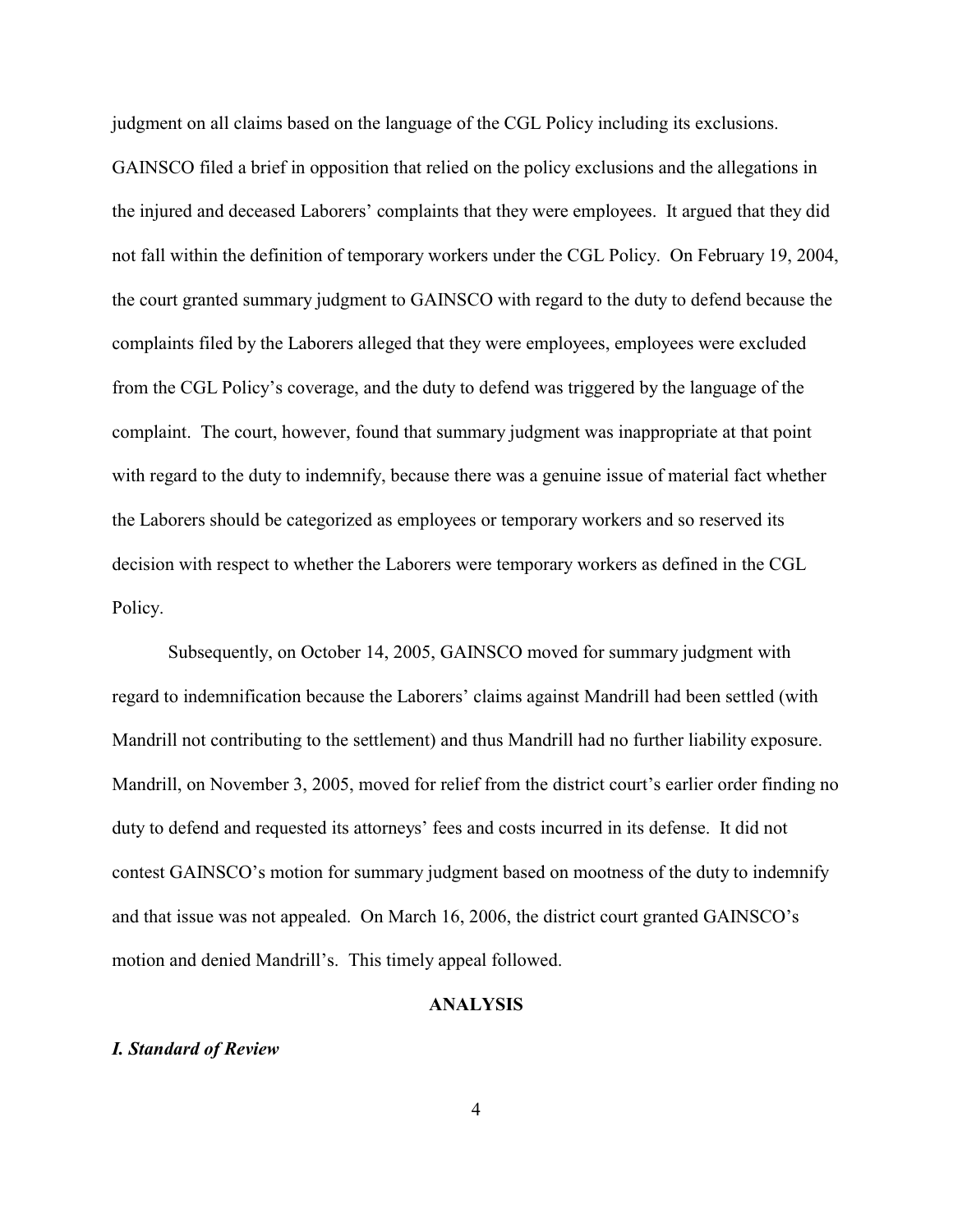A district court's grant of summary judgment is reviewed *de novo*. *Williams v. Mehra*, 186 F.3d 685, 689 (6th Cir. 1999). Summary judgment is proper if there are no genuine issues of material fact and if the moving party is entitled to judgment as a matter of law. Fed. R. Civ. P. 56(c).

## *II. Duty to Defend*

In Tennessee, as "in the overwhelming majority of jurisdictions[,] the obligation of a liability insurance company to defend an action brought against the insured by a third party is to be determined solely by the allegations in the complaint in that action." *Saint Paul Fire and Marine Ins. Co. v. Torpoco*, 879 S.W.2d 831, 835 (Tenn. 1994) (quoting *Am. Policyholders' Ins. Co. v. Cumberland Cold Storage Co.*, 373 A.2d 247, 249 (Me.1977)). "If even one of the allegations [in the Laborer's complaint] is covered by the policy, the insurer has a duty to defend, irrespective of the number of allegations that may be excluded by the policy." *Drexel Chem. Co. v. Bituminous Ins. Co.*, 933 S.W.2d 471, 480 (Tenn. Ct. App. 1996). This so-called "pleadings test" does not depend on the actual facts on which the claimants base their claim, but only the allegations in the pleadings. *St. Paul Fire*, 879 S.W.2d at 835. In addition, Tennessee case law requires that insurance policies be construed against the drafting insurance company and in favor of the insured. *Allstate Ins. Co. v. Watts*, 811 S.W.2d 883, 886 (Tenn. 1991). Finally, however:

> It is the duty of the Court, where there is no ambiguity, to take the ordinary meaning of the words used, favoring neither party in their construction. Creation of an ambiguity where none exists is not authorized by the rule requiring construction of the language of an insurance policy most strongly against the insurance company.

*Drexel*, 933 S.W.2d at 477 (internal citations and quotation marks omitted).

## **a. Employer's Exclusion**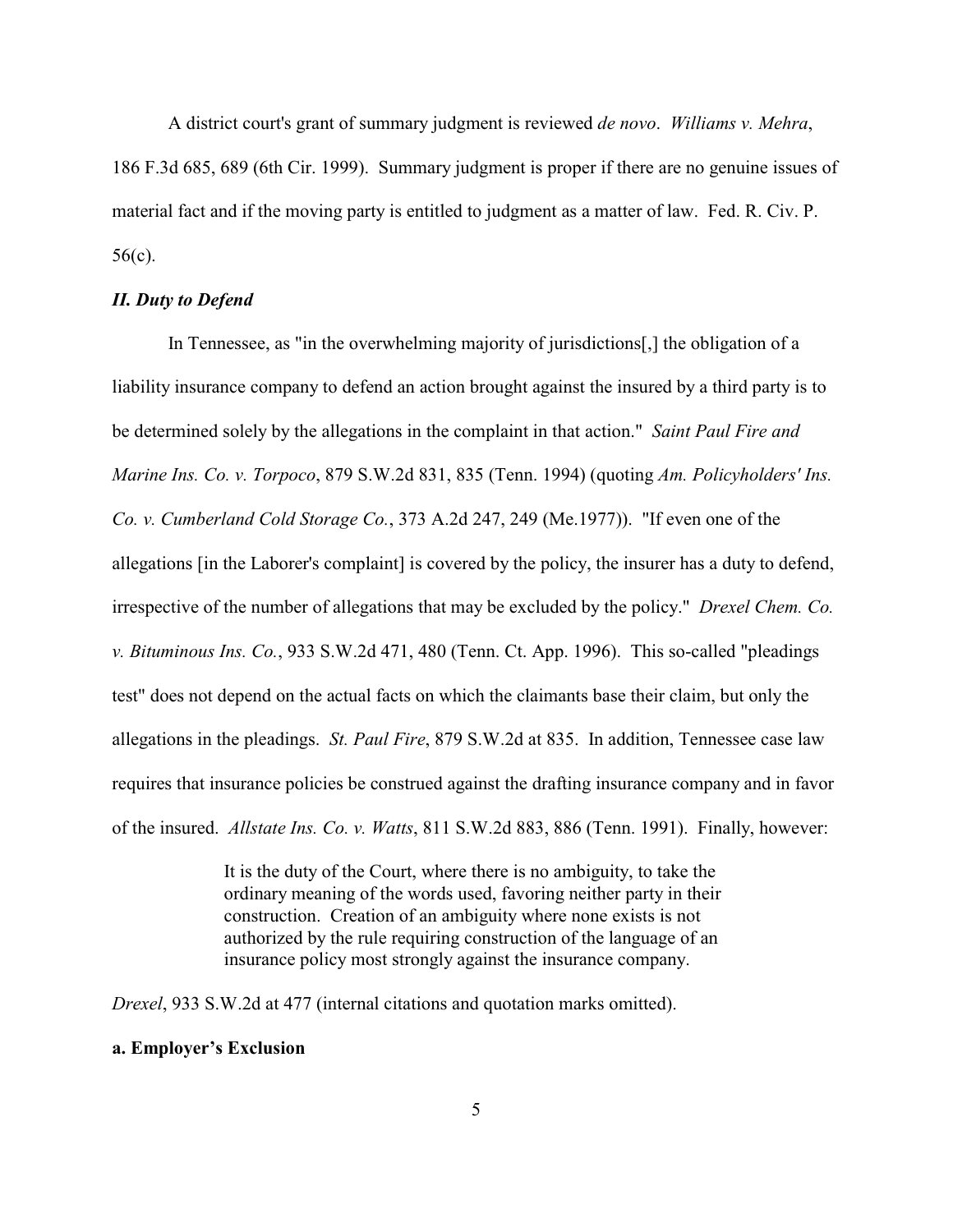As noted above, the CGL Policy does not require GAINSCO to defend Mandrill if the claims against Mandrill are for bodily injury to "employees" arising out of and in the course of either their employment with Mandrill or their duties in the conduct of Mandrill's business. JA at 112-13. Mandrill does not contest that the Laborers were injured in the conduct of its business. The CGL Policy's definition of "employee," however, does not include "temporary workers," JA at 119, which are defined as "person[s] furnished to [Mandrill] to substitute for a permanent 'employee' on leave or to meet seasonal or short-term workload conditions." JA at 121.

The district court based its entire decision denying any duty to defend on the allegations in the Laborers' complaints that they were "employees":

The Mathis and Wheeler complaints explicitly allege the injured workers were employees. These allegations fall squarely within the employer's liability exclusion. ... In his amended complaint Wynn alleged he was an independent contractor rather than an employee . . .. There is no provision in the policy to prevent bodily injury to an independent contractor from being treated as bodily injury to an employee. . . . Relying on the facts as they are alleged in the underlying complaints, the Court concludes [GAINSCO] does not have a duty to defend the underlying claims against Mandrill.

Dist. Ct. Mem. Op. (February 19, 2004) at 11-12; JA at 295-96.

The allegation of "employee" status in a complaint, however, could *potentially* have a different meaning than that in the CGL Policy. For example, Laborer Robert Wynn's original complaint alleged that he was an "employee of the defendant | under the scope and meaning of the Tennessee Workers' Compensation Statutes." JA at 214. An employee, under those statutes, "includes every person . . . in the service of an employer," Tenn. Code Ann.  $\S$  50-6-102(10)(A), which is a broader definition than that in the CGL Policy that could include certain "temporary workers." In addition, and perhaps more poignantly, the district court found that there was "a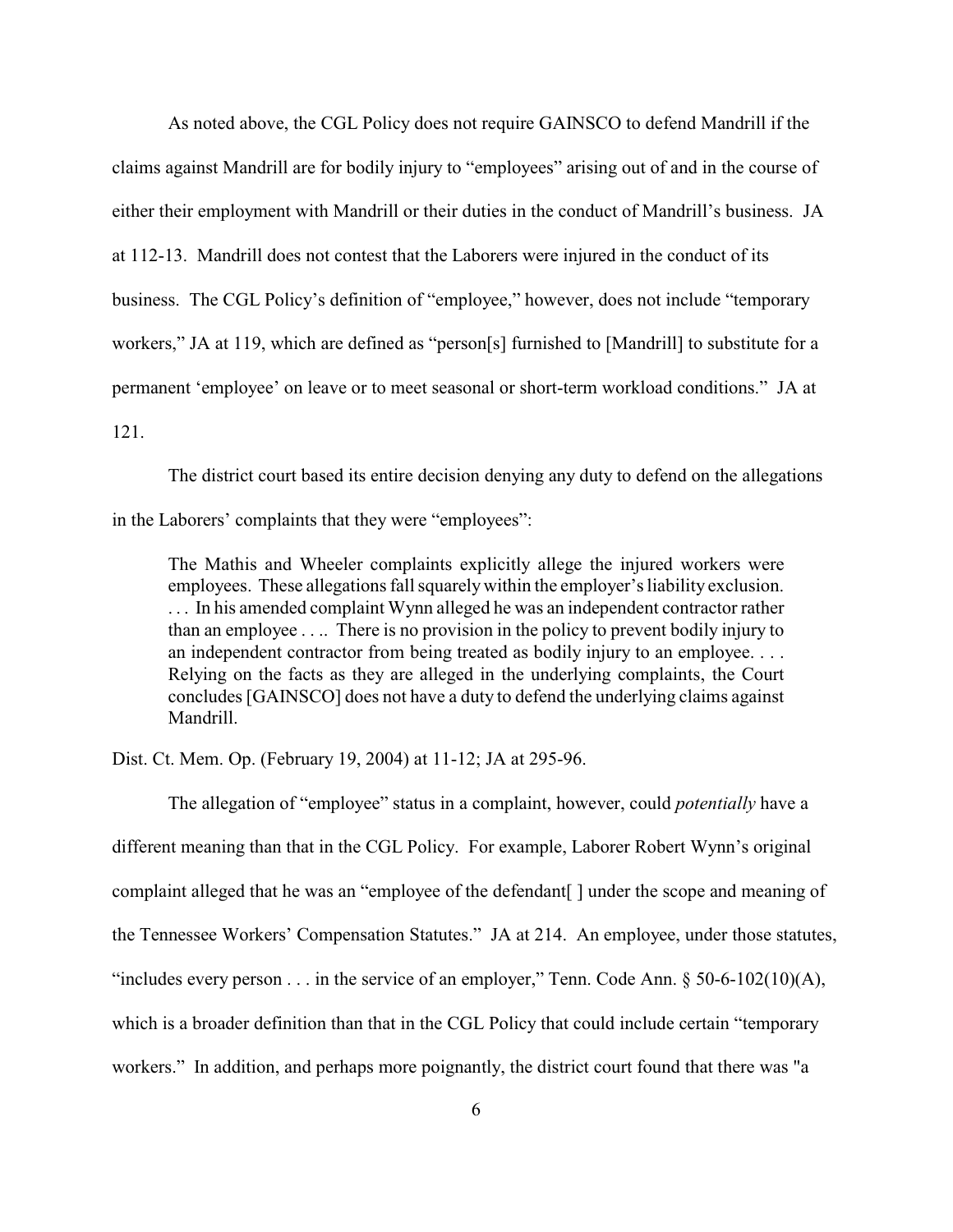genuine issue of material fact whether the underlying claimants were employees or temporary workers under the [CGL Policy]." Dist. Ct. Mem. Op. (February 19, 2004) at 14. That holding is inconsistent with the district court's holding that no duty to defend was triggered by the complaints. The district court's holding – that GAINSCO could potentially be liable for the damages claimed if there were temporary employees – would necessarily trigger a duty to defend. In sum, the pleadings mere use of the word "employee" is not sufficient to invoke the employer's exclusion under the policy if the policy is construed to cover some subclass of temporary employee in which they could fall. Therefore, the basis of the district court's decision is flawed: To determine whether the exclusion applies it is necessary to construe what can be included in the exception to the exclusion by the words and definitions of "temporary workers." In addition, we must examine the district court's failure to address Laborer Robert Wynn's amended complaint that alleged that he was an independent contractor.

#### **b. Robert Wynn's Amended Complaint**

As noted above, Laborer Wynn amended his complaint to allege that he was an independent contractor rather than an employee of Mandrill. An elaboration on the procedural history of this case is in order: As noted, GAINSCO filed this declaratory judgment action on November 20, 2002. On March 14, 2003 Laborer Wynn moved in state court to amend his complaint and purportedly attached a copy of the amended complaint to the motion. That motion was granted by the state court on May 16, 2003. Wynn filed an answer in this declaratory judgment action on April 10, 2003 to which he attached a copy of this amended complaint and the motion to amend he had filed in state court. We do not know when GAINSCO received notice of the amendment but it received notice at the latest when Wynn filed his answer in the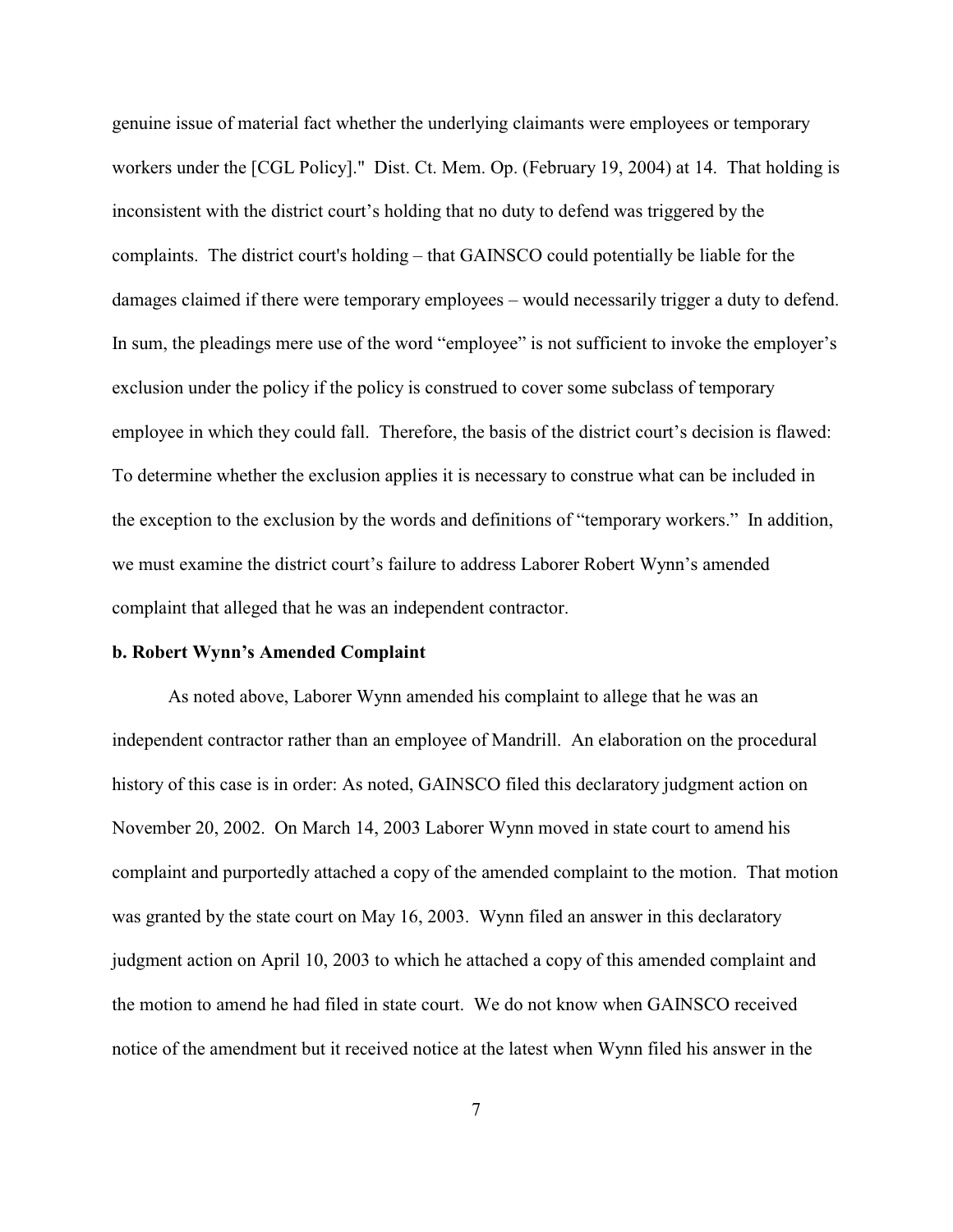declaratory judgment action.

The district court stated that,

[w]hile certain areas of the law place importance on the distinction between an employee and an independent contractor, the [CGL Policy] does not. The policy contemplates an employee of Mandrill is one who may be injured arising out of being employed by Mandrill or performing duties related to Mandrill's business... . . There is no provision in the policy to prevent bodily injury to an independent contractor from being treated as bodily injury to an employee.

Dist. Ct. Mem. at 12 (Feb. 19, 2004). This analysis was in error. The proper inquiry is not whether a provision in the CGL Policy prevents a reading against the interest of the insured. Rather, any ambiguity in an insurance policy in Tennessee is resolved in favor of the insured. As the district court notes, there are many areas of the law where a distinction exists between independent contractors and employees. Because the CGL Policy arguably covers the independent contractor claim in Wynn's amended complaint, GAINSCO had the duty to defend Mandrill on Wynn's claim from the date GAINSCO was served with a copy of the amended complaint until it became apparent that coverage did not exist under the CGL Policy. In response to Mandrill's motion for summary judgment, GAINSCO filed a response supported by affidavits that established that the Laborers were employees of Mandrill and were not temporary workers. It asked for summary judgment in its favor. The district court granted it summary judgment in an order dated February 19, 2004, although not on that basis. Since it was entitled to summary judgment on the basis that it had established that the three Laborers were employees as defined in the CGL Policy, the motion was properly granted even if for the wrong reason.<sup>1</sup> Thus,

<sup>&</sup>lt;sup>1</sup>While Tennessee law mandates that the duty to defend attaches based on the allegations in the complaint, that duty ends when the insurer ascertains that the actual facts fall within an exclusion. *See* 22-136 Appleman on Insurance § 136.7[C][1] (describing insurers right to bring a declaratory judgment action and the effect of such action). Based on the record before us, it is clear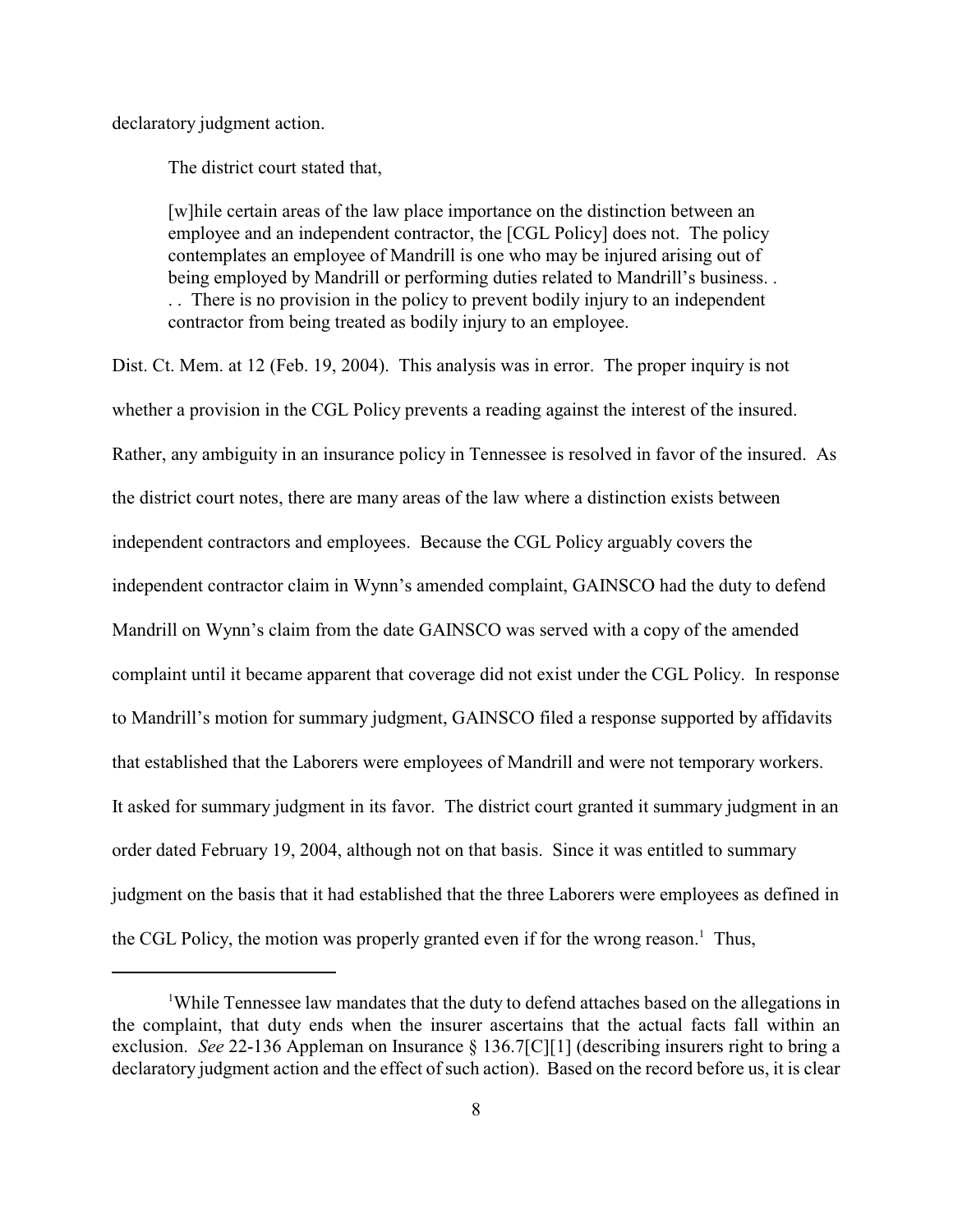GAINSCO cannot be liable for any cost of defense subsequent to that date. On remand, the district court should consider both when GAINSCO was first notified of Wynn's amended complaint, and whether that notification fulfilled the notice requirement under the CGL Policy.

# **c. Temporary Workers Exception – Mathis and Wheeler Complaints**

As to the two remaining laborers, Johnny Mathis and Ronald Wheeler, we affirm the district court's judgment. While Judge Clay would affirm because, "[t]he complaints filed by Mathis and Wheeler's Estate each clearly allege that [they] were 'employees,'" *post* at 2, and thus no further inquiry is necessary, I conclude, for the reasons above, that we should inquire whether they were "temporary workers." I conclude that they were not.

The employer exclusion and the definitions of temporary and leased workers appear on a form copyrighted by the Insurance Services Office, Inc. ("ISO"). As a result, these same definitions appear on many CGL policies across the country. The ISO added these definitions to this standard form in 1993. *See American Family Mutual Ins. Co. v. Tickle*, 99 S.W.3d 25, 30 (Mo. Ct. App. 2003). The temporary worker definition was apparently added to address a distinction made by several states' workers' compensation statutes. *See Brown v. Ind. Ins. Co.*, 184 S.W.3d 528, 538 (Ky. 2005). These statutes distinguish between leased employees, who are considered to be employees of the lessee company; and temporary employees, who are considered to remain employees of the temporary staffing agency. *Id.*; *see, e.g.,* KY. REV. STAT. ANN. § 342.615 (2006). The CGL Policy's definition of employee, therefore, is designed to reflect this distinction as it exists in some states.

that Wynn was not an independent contractor, but rather was an employee and thus his suit was excluded from the CGL Policy's coverage.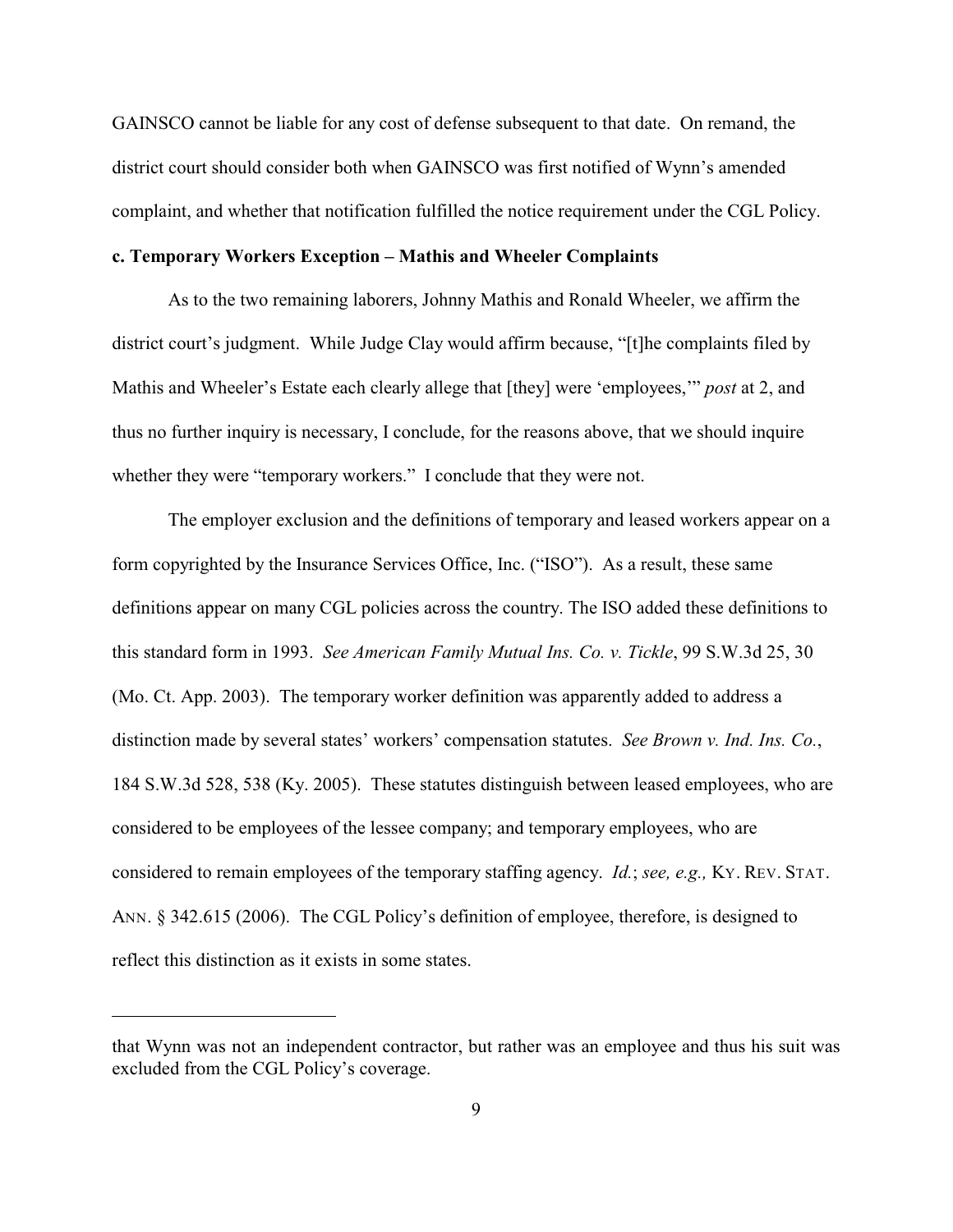Courts that have considered the language have been mixed. The majority of these courts have held that the phrase "furnished to" in the definition unambiguously requires the involvement of a third party, such as a temporary staffing agency, that supplies the worker to the insured employer. *See, e.g., AMCO Ins. Co. v. Dorpinghaus*, 2007 U.S. Dist. LEXIS 2440, at \*14-15 (D. Minn. Jan. 11, 2007); *Nautilus Ins. Co. v. Gardner*, No. 04-1858, 2005 U.S. Dist. LEXIS 4423 at \*6-7 (E.D. Pa. Mar. 21, 2005); *Brown*, 184 S.W.3d at 537; *Monticello Ins. Co. v. Dion*, 836 N.E.2d 1112, 1115 (Mass. App. Ct. 2005); *Nationwide Mut. Ins. Co. v. Allen*, 83 A.2d 1047, 1055 (Conn. App. Ct. 2004); *Tickle*, 99 S.W.3d at 30. A minority of courts, however, have held that the phrase "furnished to," nowhere defined by the standard ISO CGL form, creates an ambiguity and thus have sent the issue to a factfinder to divine the parties' intentions. *See, e.g., Bituminous Cas. Corp. v. Mike Ross, Inc.*, 413 F. Supp. 2d 740, 745 (N.D. W. Va. 2006); *Am. Family Mut. Ins. Co. v. As One, Inc.*, 189 S.W.3d 194, 198 (Mo. Ct. App. 2006); *Ayers v. C&D Gen. Contractors*, 237 F. Supp. 2d 764, 768-69 (W.D. Ky. 2002).

The majority position is based on a combination of grammatical analysis of the definitions, *Tickle*, 99 S.W.3d at 30, and a recognition of the workers' compensation statutes that provoked their inclusion in the standard ISO form, *Brown*, 184 S.W.3d at 537-40. Courts in jurisdictions in which the workers' compensation statutes do not recognize the temporary/leased worker distinction have likewise held that the exception does not create an ambiguity, but rather held that the "furnished to" language unambiguously requires that a third party "employment agency, manpower service provider or a<sup>[]</sup> similar service," be involved in supplying the worker.<sup>2</sup>

<sup>&</sup>lt;sup>2</sup>Temporary agencies may sometimes provide temporary employees as well as permanent or quasi-permanent employees.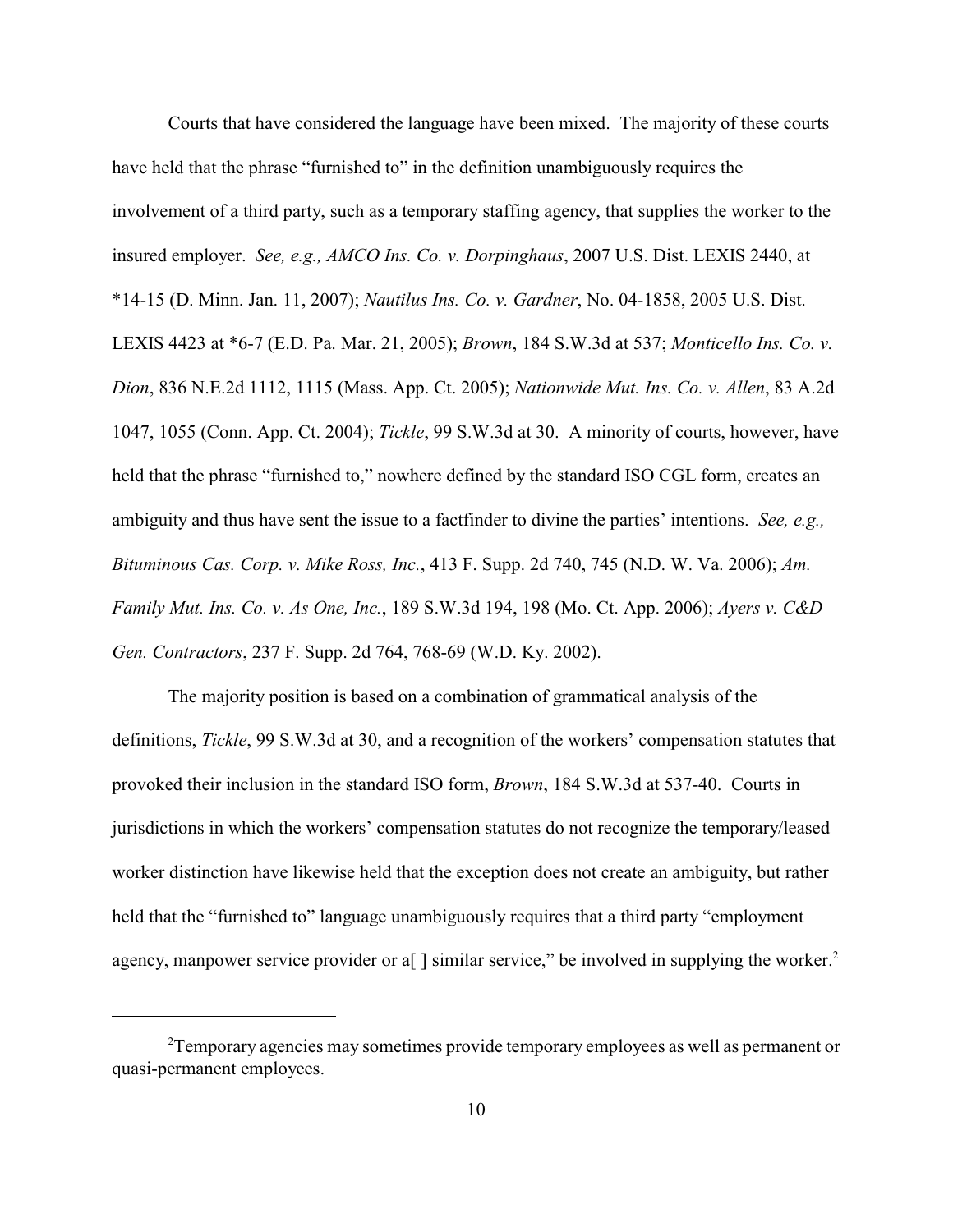*Allen*, 83 Conn. App. at 540.

This distinction between leased and temporary workers does not exist in the Tennessee Workers' Compensation Statute, TENN. CODE ANN. § 50-6-101 *et seq.* Nor have the Tennessee courts ruled on the interpretation of the standard CGL language.

I am persuaded that the majority position is correct and that Tennessee would adopt this position. The minority position argues that the provision is ambiguous because it can be read two ways:

- (a) "Temporary worker" means a person (1) who is furnished to [the insured] to substitute for a permanent "employee" or (2) to meet seasonal or short-term workload conditions.
- (b) "Temporary worker" means a person who is furnished to [the insured] (1) to substitute for a permanent "employee" or (2) to meet seasonal or short-term workload conditions.

That is, these courts have questioned whether "furnished to" applies to both substitute workers and seasonal workers, or just to substitutes. If "furnished to" applies only to substitutes, then it is relevant whether the Laborers are for "seasonal or short-term workload conditions," a phrase that this minority of courts has also found ambiguous. 3

Although at least one judge has found this grammatical analysis "extremely confusing" and that such analysis "certainly indicates that ambiguity exists," *Brown*, 184 S.W.3d at 543

<sup>&</sup>lt;sup>3</sup>Should I so inquire, I would be inclined to find that the Laborers were not "temporary workers." This demolition was the only job that Mandrill had at the time and the Laborers had been on the job, consistently, for months. To hold that the Laborers were "temporaryworkers," therefore, would effectively hold that *everyone* on the Mandrill payroll was a "temporary worker" and read the employer's exclusion out of the CGL Policy.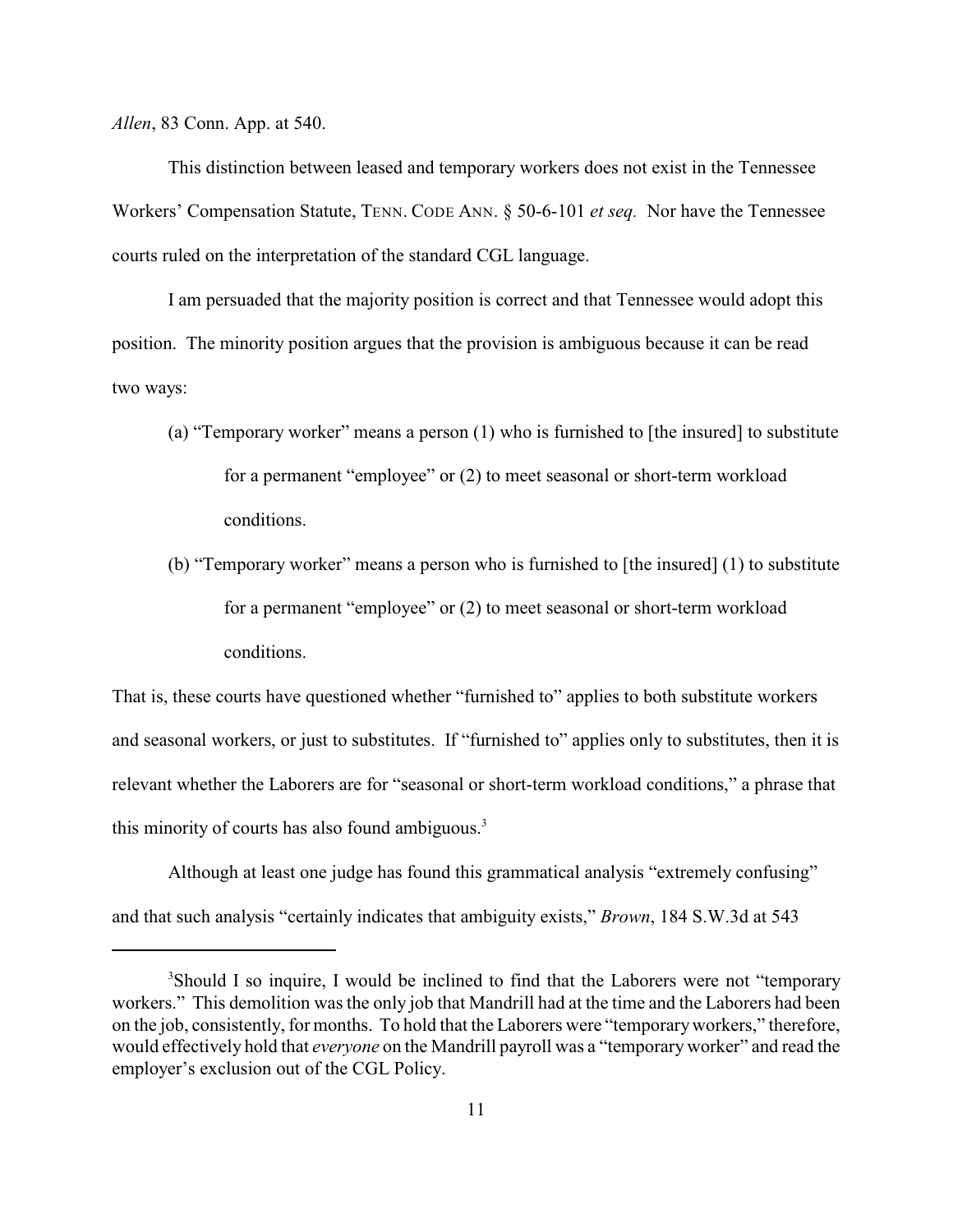(Wintersheimer, J., dissenting), I disagree. The first interpretation does not make grammatical sense and, as such, the second is the only reasonable interpretation of the contract. Therefore, "furnished to" must apply to both substitute workers and those needed to accommodate shortterm fluctuations in workload conditions.

In addition, "furnished to" requires the involvement of a third party. That is, to say that a worker furnishes himself to the employer, as some courts have held, *see, e.g., As One*, 189 S.W.3d at 198-99, is erroneous because it effectively reads the phrase "furnished to" out of the CGL Policy.

If [the court] adopted [the minority of courts'] interpretation – that is, if [the court] agreed that a worker could furnish himself to an insured simply by showing up to work – then *every* worker would be "furnished to [ ]" [the insured] for purposes of the policy, and the phrase would be meaningless. There would be no difference between the definition of "temporary worker" that actually appears in the policy – "a person who is furnished to you . . . to meet seasonal or short-term working conditions" – and a definition of "temporary worker" that completely omitted the furnished-to-you qualifier  $-e.g.,$  "a person who meets seasonal or short-term working conditions."

*Dorpinghaus*, 2007 U.S. Dist. LEXIS 2440, at \*16 (emphasis in original) (citing *Monticello*, 836

N.E.2d at 1115).

There is not a scintilla of evidence in the record to indicate that any of the Laborers were "furnished to" Mandrill by any third party. As such, Wheeler and Mathis were not temporary workers; their status was as employees. Therefore, while the reasoning of the district court in its February 19, 2004 order denying summary judgment with regard to indemnification was erroneous, the court's final judgment was not. Because the pleadings nowhere indicate that these workers were "furnished to" Mandrill and the true facts, as revealed by subsequent discovery, confirmed that they were not, GAINSCO was not obligated either to defend or to indemnify by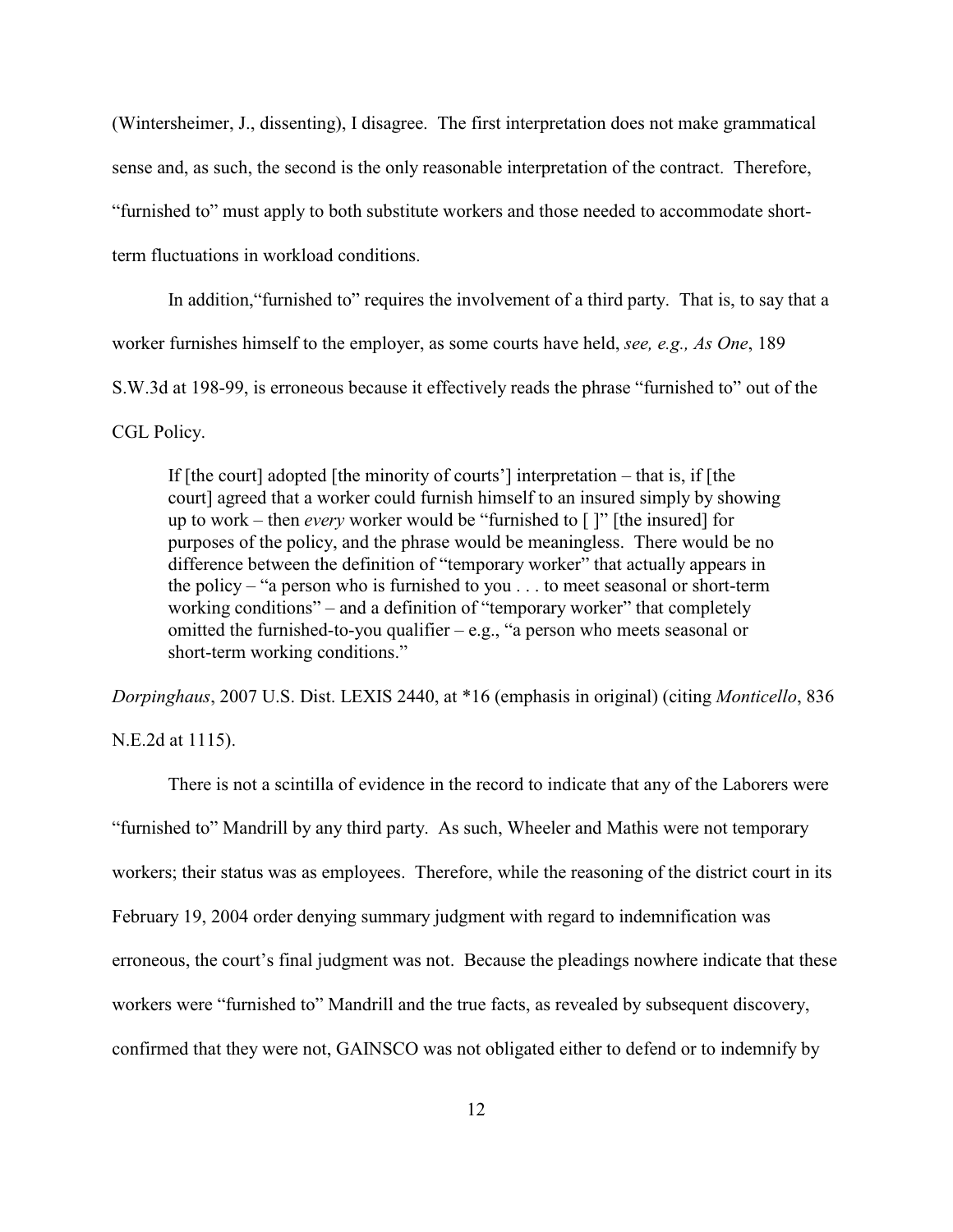the CGL Policy.

#### **d. Mandrill's Other Arguments**

Mandrill's other arguments for reversal are more easily dealt with:

### *1. Broader Duty to Defend is Triggered by Subsequent Indemnification*

Mandrill argues that the duty to defend is broader and completely encapsulates the duty to indemnify and that GAINSCO in fact indemnified by contributing to the settlement of the Laborers' claims. We need not decide that issue because Mandrill's premise, that GAINSCO actually did indemnify it, is flawed. As the district court noted, GAINSCO argues that it did not indemnify Mandrill, but rather paid the "nuisance value" to make the suit go away. Dist. Ct. Mem. (March 16, 2006) at 9; JA at 56. In addition, holding that a payment on a contested insurance claim triggered a duty to defend would discourage settlement, which we and other courts are loathe to do. As there is no indication that GAINSCO admitted a duty to indemnify Mandrill, Mandrill's argument fails.

# *2. CGL Policy Does Not Provide for Apportionment of Coverage*

Mandrill next argues that the CGL Policy does not provide for partial coverage of defense costs where the insurer elects to voluntarily settle claims. Since GAINSCO did voluntarily settle, argues Mandrill, they are also liable for the entire amount of costs. We accept the district court's statement that the "duty to defend is subject to the exclusions section of the policy . . .. Mandrill's argument based solely on the coverage section of the policy is faulty because it fails to acknowledge the exclusions to that coverage." Dist. Ct. Mem. (February 16, 2004) at 10; JA at 57.

# *3. Quantum Meruit*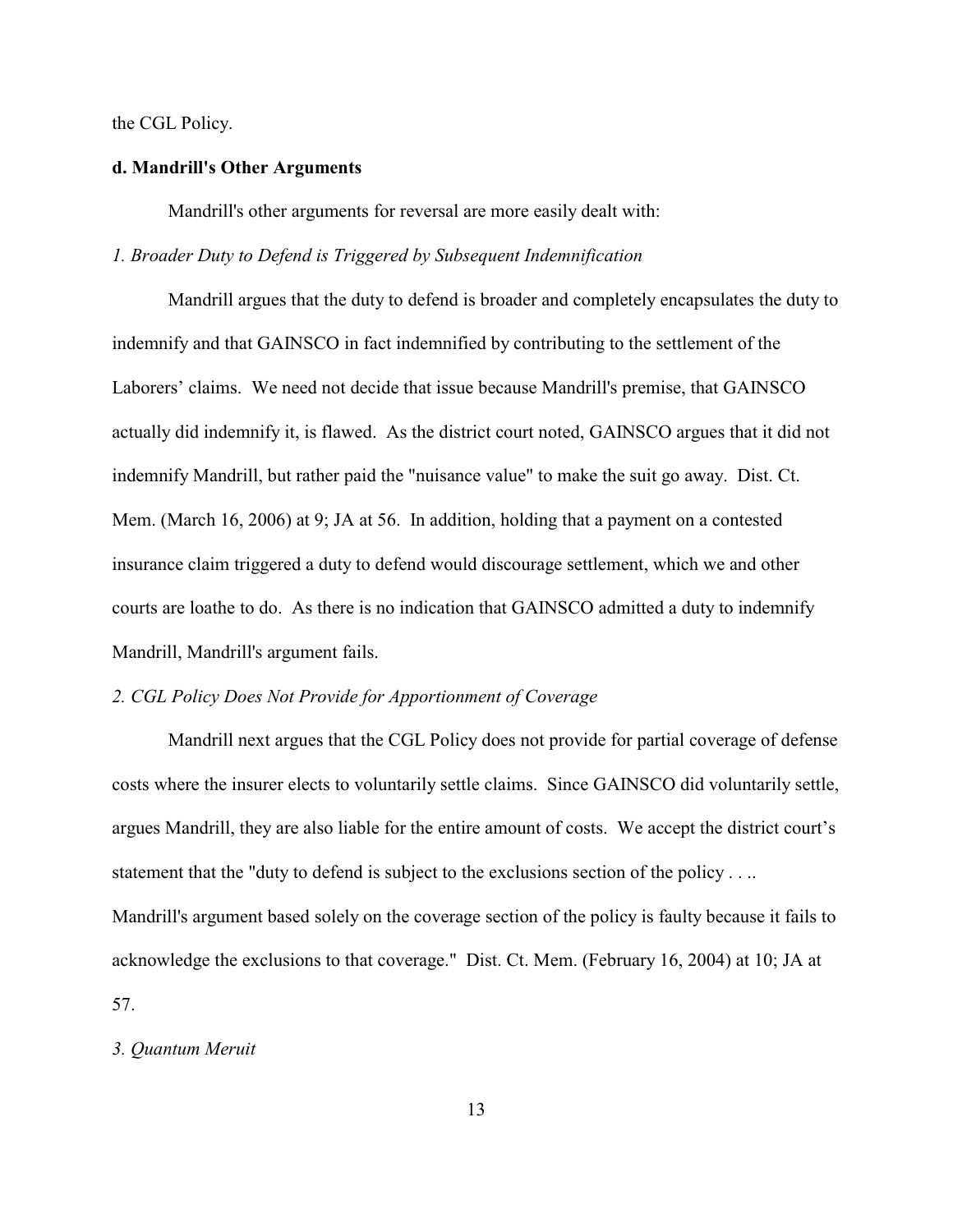Mandrill next makes a claim under the equitable theory of quantum meruit. As the district court noted, quantum meruit is a remedy available in Tennessee when there is no existing, enforceable contract governing payment for the services rendered. Since the CGL Policy is an existing, enforceable contract governing such payment, quantum meruit is unavailable.

#### *4. Waiver*

Mandrill argues that GAINSCO, "essentially waived its right to assert any defenses against coverage," BLUE at 27, citing *Allstate Ins. Co. v. Dixon*, 1991 Tenn. App. LEXIS 386 (Tenn. Ct. App. 1991) (unpublished), for the proposition that, "[i]n order for an insurance company to proceed with actual payment of a claim, the payment must be made pursuant to a reservation of rights or nonwaiver agreement that specifically reserves such rights in the event of actual payment of the claim." *Id*. at \*15-16. Mandrill goes further, however, and claims that if "no such reservation was made contemporaneously with the settlement of the underlying claim," BLUE at 26, then GAINSCO waived its defenses.

Mandrill's reliance on contemporaneity is misplaced. The court in *Dixon* further stated:

Since Allstate only reserved its rights while it was defending the underlying action then it waived its right to deny coverage when it exceeded the point of defending the action and actually paid the underlying claim. As far as this record reveals, Allstate did not reserve the right to pay a settlement and still retain the right to deny coverage. We simply cannot extend these agreements beyond their exact terms.

*Id.* at \*16. Therefore, the court did not find significant the *timing* of the waiver, but rather the specific rights reserved. With this proper understanding of *Dixon*, Mandrill's argument begins to crumble. GAINSCO reservation of rights in this case stated:

Nothing which this insurer may have done or may do hereafter in connection with the investigation or defense of any matters arising out of this incident, or in connection with the handling of any claim or litigation through the courts, including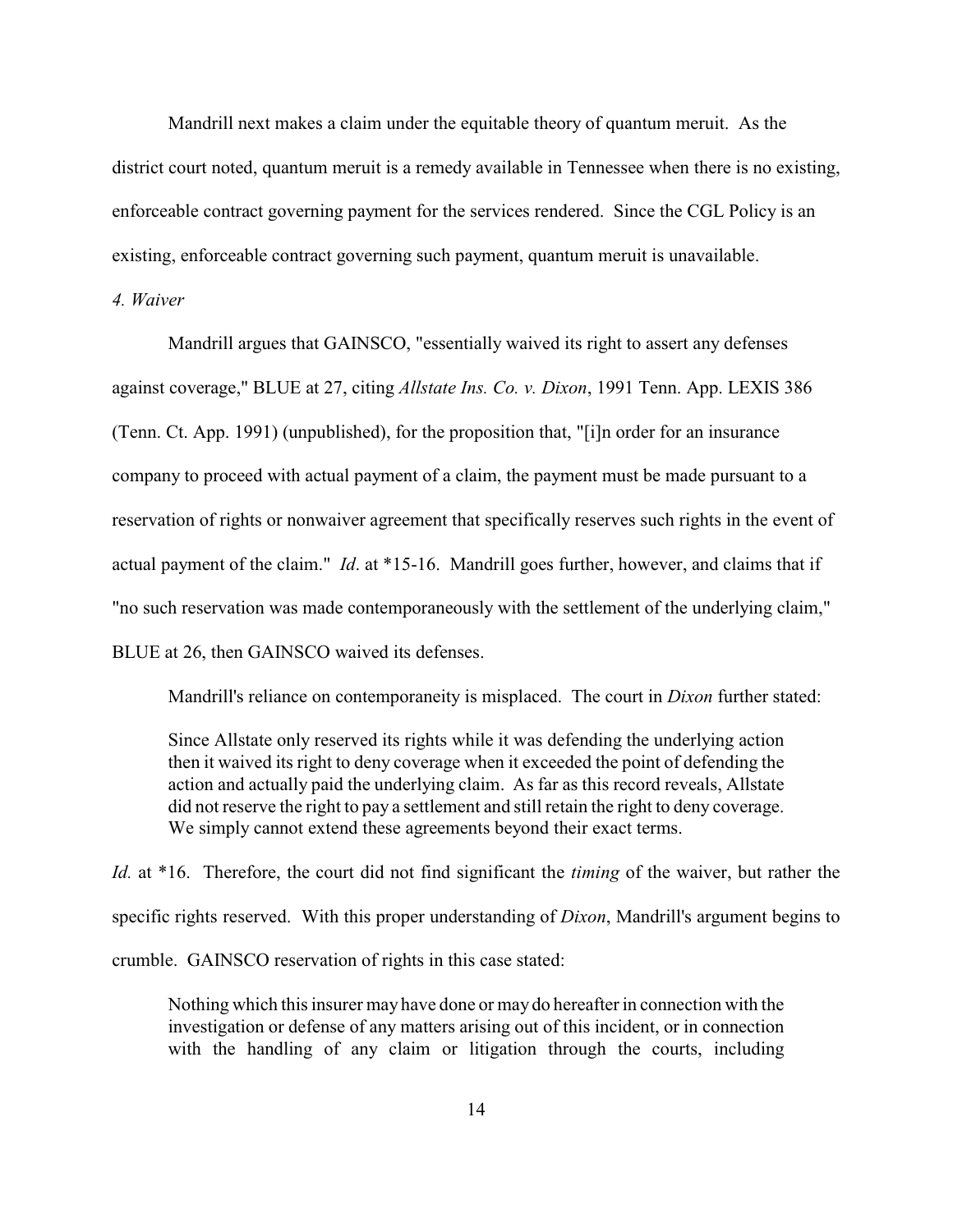investigation and/or negotiations for settlement, shall be construed or held as a waiver of any of the rights or defenses of this insurer under the [CGL Policy].

Dist. Ct. Mem. (March 16, 2006) at 4; JA at 51. A settlement payment is the natural result of "negotiations for settlement," and so the waiver covers such a payment.

# **CONCLUSION**

For the above reasons, the judgment of the district court is **AFFIRMED** with respect to GAINSCO's duty to defend in the Mathis and Wheeler suits, **AFFIRMED** insofar as it denied Mandrill's 60(b) motion for relief from judgment, **REVERSED** with respect to the dismissal of GAINSCO's duty to defend in the Wynn suit, and **REMANDED** for further proceedings. On remand, the district court is instructed to determine whether and to what extent Mandrill incurred attorneys' fees and costs in defense of the Wynn suit from the time GAINSCO received notice of the action, pursuant to the terms of the CGLPolicy, until GAINSCO established sufficient facts to prove that Wynn was not an independent contractor but rather was an employee.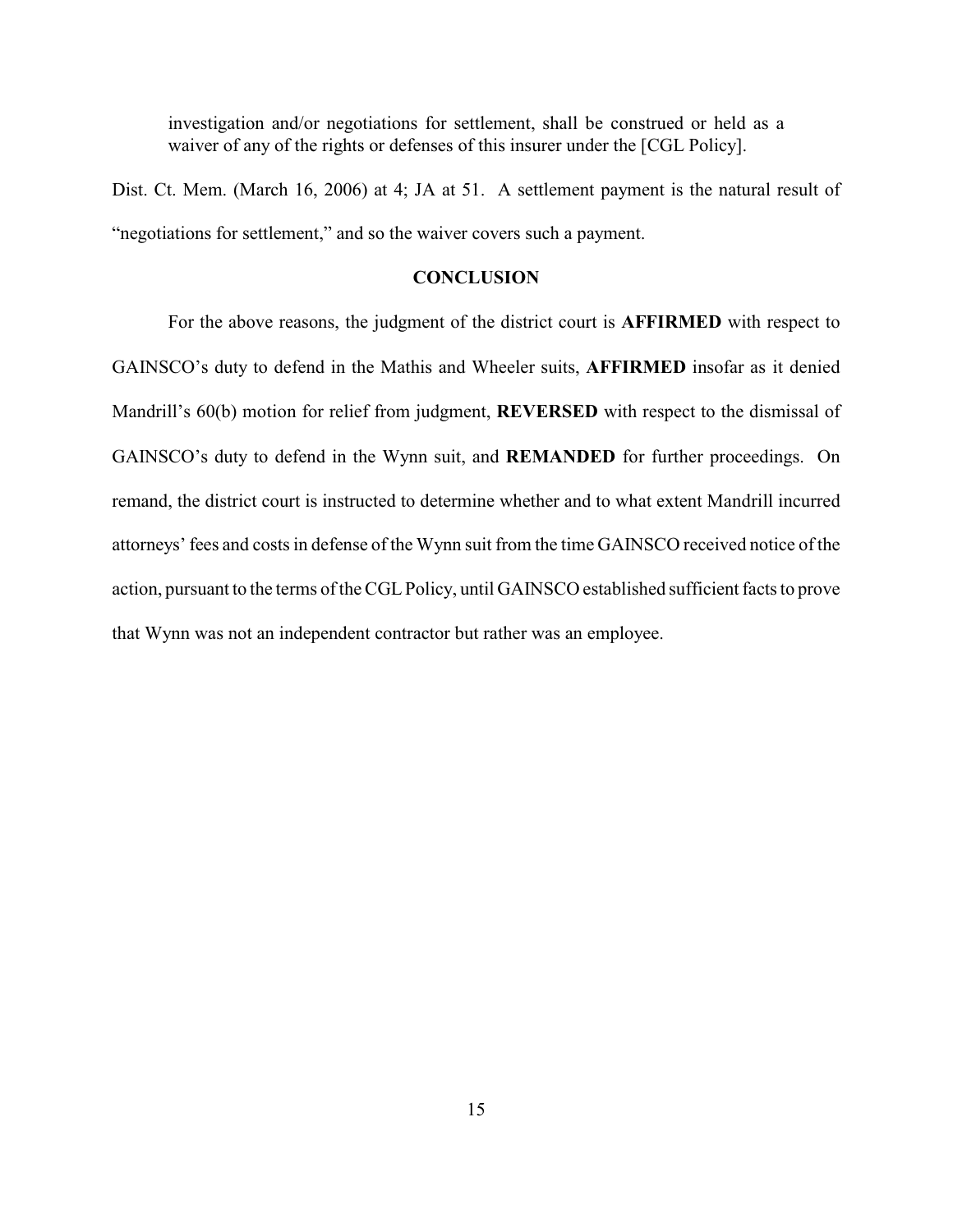**ALICE M. BATCHELDER, concurring in part and dissenting in part.** I would reverse the grant of summary judgment, regarding the duty to defend, for all three plaintiffs. Under the insurance policy and under Tennessee law, Gainsco had a duty to defend the suit until it established sufficient facts to prove otherwise. The burden was on Gainsco to disprove coverage, which it did not do under the present circumstances; it merely asserted that Mandrill failed to produce evidence that the laborers were temporary workers. This reverses the burden of proof and ignores the extremely low threshold necessary for Mandrill to receive legal defense coverage.

There was a duty to defend, based on the pleadings, even if there was no duty to indemnify, based on the record. "The duty to defend is broader than the duty to indemnify because the duty to defend is based on the facts alleged, while the duty to indemnify is based upon the facts found by the trier of fact." *Travelers Indem. Co. v. Moore & Assoc., Inc.*, 216 S.W.3d 302, 306 (Tenn. 2007).

[I]t is not uncommon that an insurer will have a duty to defend based on the allegations in the complaint, yet have no subsequent duty to indemnify the insured. This situation will occur when trial on the merits of the underlying claim proves the facts to be otherwise then as alleged, and judgment is entered on a ground dissimilar to the one contained in the complaint.

*St. Paul Fire & Marine Ins. Co. v. Torpoco*, 879 S.W.2d 831, 835 (Tenn. 1994) (citation omitted). In such a case, "[a]n insurer's duty to defend is triggered when its policy arguably, as opposed to distinctly, covers the claims being made, and [the duty to defend] continues until the facts and the law establish that the claimed loss is not covered." *Standard Fire Ins. Co. v. Chester-O'Donley &*

*Assocs.*, 972 S.W.2d 1, 11 (Tenn. Ct. App. 1998) (citations omitted). Thus, Tennessee law demands that the duty to defend be determined by the language of the underlying complaint.

We must be careful, however, not to take this concept too literally. It appears unreasonable to me that the duty to defend should depend entirely on semantics, particularly when the controlling document is necessarily authored by a third party without any legitimate interest in the tension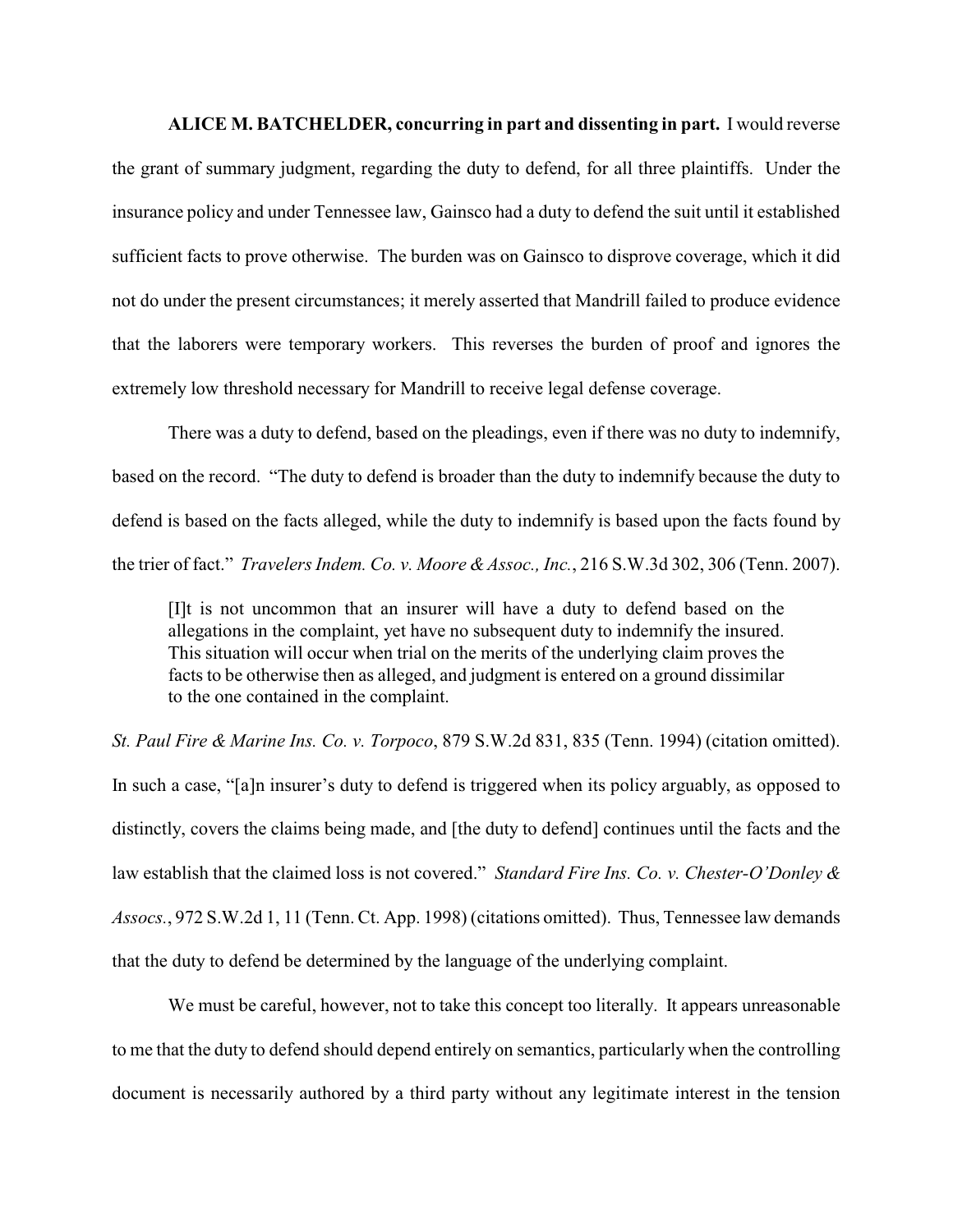between an insurer and an insured.<sup>4</sup> Under too rigid and formalistic of an approach, the employer would receive no legal defense coverage if the injured (and litigious) worker, while drafting her complaint, chose to label herself an "employee" or "temporaryworker," while that same (albeit more fortunate) employer would receive coverage if an identically-situated laborer chose to label herself an "independent contractor," or chose not to label herself at all. This drastic difference would result even if the substance of the two complaints was otherwise identical. Such an outcome is unjustifiable (even nonsensical) and defies the ordinary concept of notice pleading. Therefore, I cannot conclude that the Tennessee Supreme Court would be likely to adopt such a position.

As one Tennessee state court of appeals decision explains, the rule on the duty to defend, which favors the allegations in the complaint rather than the actual facts of the case, was designed to protect the insured, not to limit the insurer's coverage based on particular magic words:

It may be that the general rule . . . [i.e., that the allegations of the complaint control the duty to defend] originated from cases where the allegations of the complaint brought the action within the coverage[;] and the insurer, rather than the insured, sought to go behind the complaint and show that, in fact, the basis of the suit was beyond the scope of the policy. To permit the insurer to go behind the allegations of the complaint would tend to relieve the insurer of the duty of defending groundless actions in derogation of the duty imposed by the policy.

To apply the same rule to the insured would seem to violate the principal that in construing and applying insurance policies the apparent object and intent of the parties must be kept in mind. The purpose of the insured in this case under defendant's policy was to obtain protection against the expense of defending suits, whether meritorious or groundless, within the area and scope of liability covered by the policy. *To make this benefit conclusively and in all cases dependent upon the allegations of the complaint over which the insured can exercise no control would leave the protection offered by the policy to happenstance and, in many cases,*

 $R<sup>4</sup>R$ are is the plaintiff with access to the specific terms of the employer's general liability insurance policy at the time the complaint is drafted. Thus, the injured worker, when drafting her complaint, cannot be expected to know whether she should label herself "leased worker" rather than "temporary worker," nor should the mere label make any more difference than if she labeled herself "independent contractor" rather than "employee."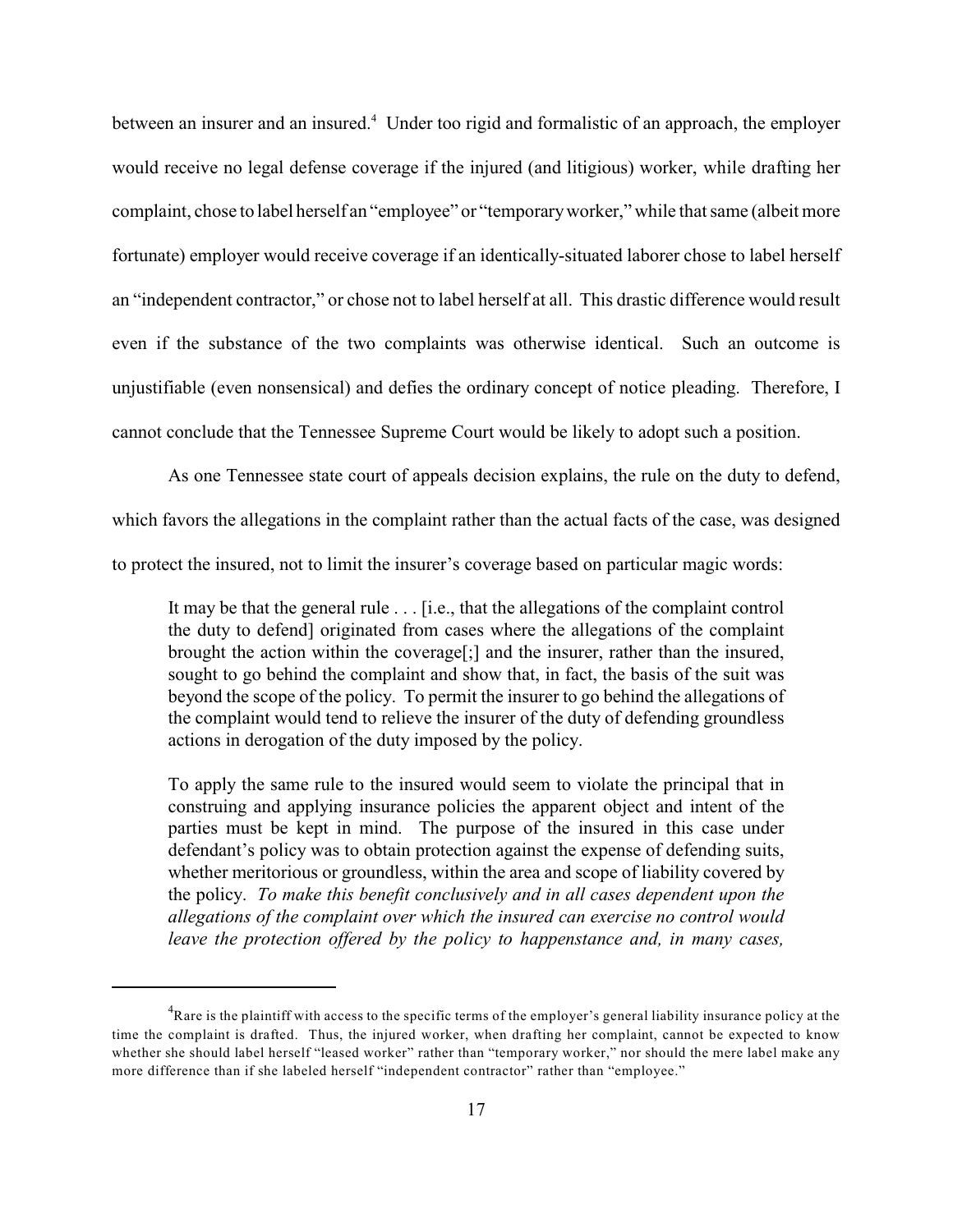*amount to nothing short of a windfall for the insurer.* Seldom would a pleader invite demurrer by charging the defendant with liability for the act of an independent contractor.

*Dempster Bros., Inc. v. U.S. Fidelity & Guar. Co.*, 388 S.W.2d 153, 155 (Tenn. Ct. App. 1964) (emphasis added). I find this explanation both practical and persuasive.

Therefore, I conclude that, under the insurance policy and under Tennessee law (both the prevailing law and the foreseeable Tennessee Supreme Court reasoning), Gainsco had a duty to defend the suit until such time as it established sufficient facts to prove otherwise. That is, the burden was on Gainsco to disprove coverage, which it did not do under the present circumstances; Gainsco merely asserted that Mandrill had failed to produce evidence that the laborers were temporary workers. This reverses the burden of proof and ignores the extremely low threshold necessary for Mandrill to receive legal defense coverage. The grant of summary judgment should be reversed and remanded for a determination of Mandrill's right to recover costs expended.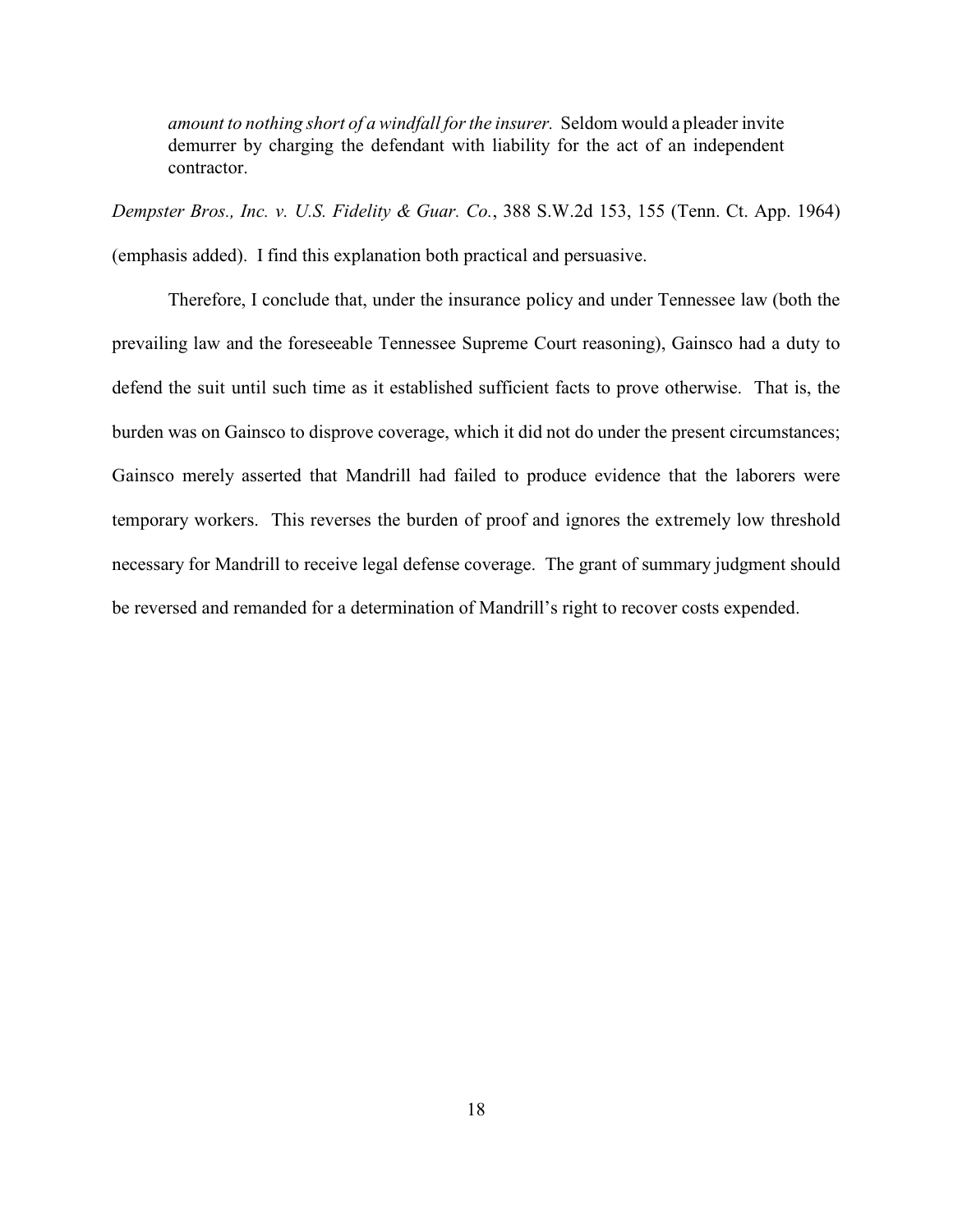**CLAY, Circuit Judge, concurring in part and dissenting in part.** I concur in the judgment, but part company with the lead opinion's reasoning in several respects. Additionally, I disagree with the lead opinion's instructions to the district court on remand. Lamentably, inasmuch as each opinion issued from this panel today diverges, we are providing no clear instructions to the district court on remand.

First, the lead opinion correctly concludes that Plaintiff had no duty to defend in the suits brought against Defendant by Johnny Mathis ("Mathis") and Ronald Wheeler's Estate ("Wheeler's Estate") under the terms of its commercial general liability policy (hereinafter "the Policy"). However, the lead opinion engages in a rather protracted and, in my view, unnecessary discussion of the meaning of "furnished to" in the Policy's definition of "temporary worker." This discussion apparently follows from the lead opinion's speculation that "[t]he allegation of 'employee' status in a complaint . . . could potentially have a different meaning than that in the CGL Policy," and from the lead opinion's conflation of the standards triggering the duty to indemnify as opposed to the duty to defend. (Maj. Op. at 6-7) Like the lead opinion, I find that Plaintiff had no duty to defend the suits brought by Mathis and Wheeler's Estate, but on different grounds.

"An insurer's duty to defend is triggered when its policy *arguably*, as opposed to distinctly, covers the claims being made, and continues until the facts and the law establish that the claimed loss is not covered." *Standard Fire Ins. Co. v. Chester O'Donley & Assocs., Inc*., 972 S.W.2d 1, 11 (Tenn. Ct. App. 1998) (internal citations omitted); *see also Drexel Chem. Co. v. Bituminous Ins. Co.*, 933 S.W.2d 471, 480 (Tenn. Ct. App. 1996). To mark the boundaries of an insurer's duty to defend, "courts typically begin and end their analysis with the four corners of the complaint." *Smith & Nephew Inc. v. Fed. Ins. Co.*, 113 F. App'x 99, 102 (6th Cir. 2004) (unpublished) (citing *St. Paul*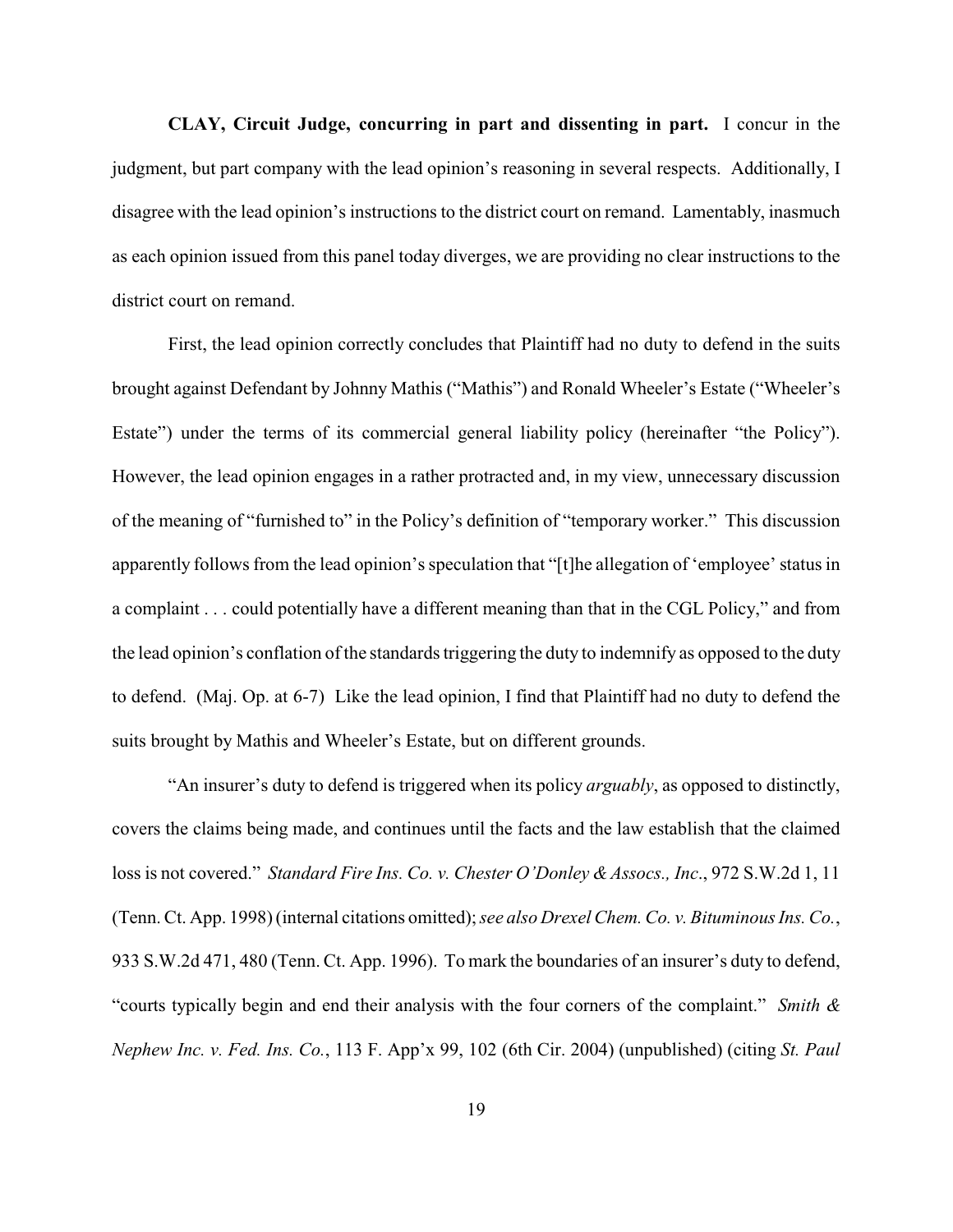*Fire & Marine Ins. Co. v. Torpoco*, 879 S.W.2d 831, 834-35 (Tenn. 1994)). Thus, to determine whether the insurer has a duty to defend, we look to the policy itself and to the complaints filed in underlying suits against the insured.

As the lead opinion notes, the Employer's Liability provision in the Policy excludes coverage for:

"Bodily injury" to:

(1) An "employee" of the insured arising out of and in the course of:

. . .

- (a) Employment by the insured; or
- (b) Performing duties related to the conduct of the insured's business;

This exclusion applies:

- (1) Whether the insured may be liable as an employer or in any other capacity; and
- (2) To any obligation to share damages with or repay someone else who must pay damages because of the injury. . . .

(J.A. at 32) By its terms, the Policy defines "employee" to "include[] a 'leased worker,'" but not "a 'temporary worker.'" (*Id*. at 40) The Policy further defines "temporary worker" as "a person who is furnished to [the company] to substitute for a permanent 'employee' on leave or to meet seasonal or short-term workload conditions." (*Id*. at 42)

The complaints filed by Mathis and Wheeler's Estate each clearly allege that Mathis and Wheeler, respectively, were "employees" of Defendant working at the time of the incident. Notably, they do not allege that Mathis and Wheeler were "temporary workers," that they were "furnished to" Defendant as substitutes for permanent employees on leave, or that they were hired on a seasonal or short-term basis. From the face of their complaints, then, it is "plain" that Mathis and Wheeler's Estate "fail[ed] to state facts that bring the[ir] case[s] within or potentially within the policy's coverage." *See Drexel Chem. Co.*, 933 S.W.2d at 480. In my view, the allegations on the face of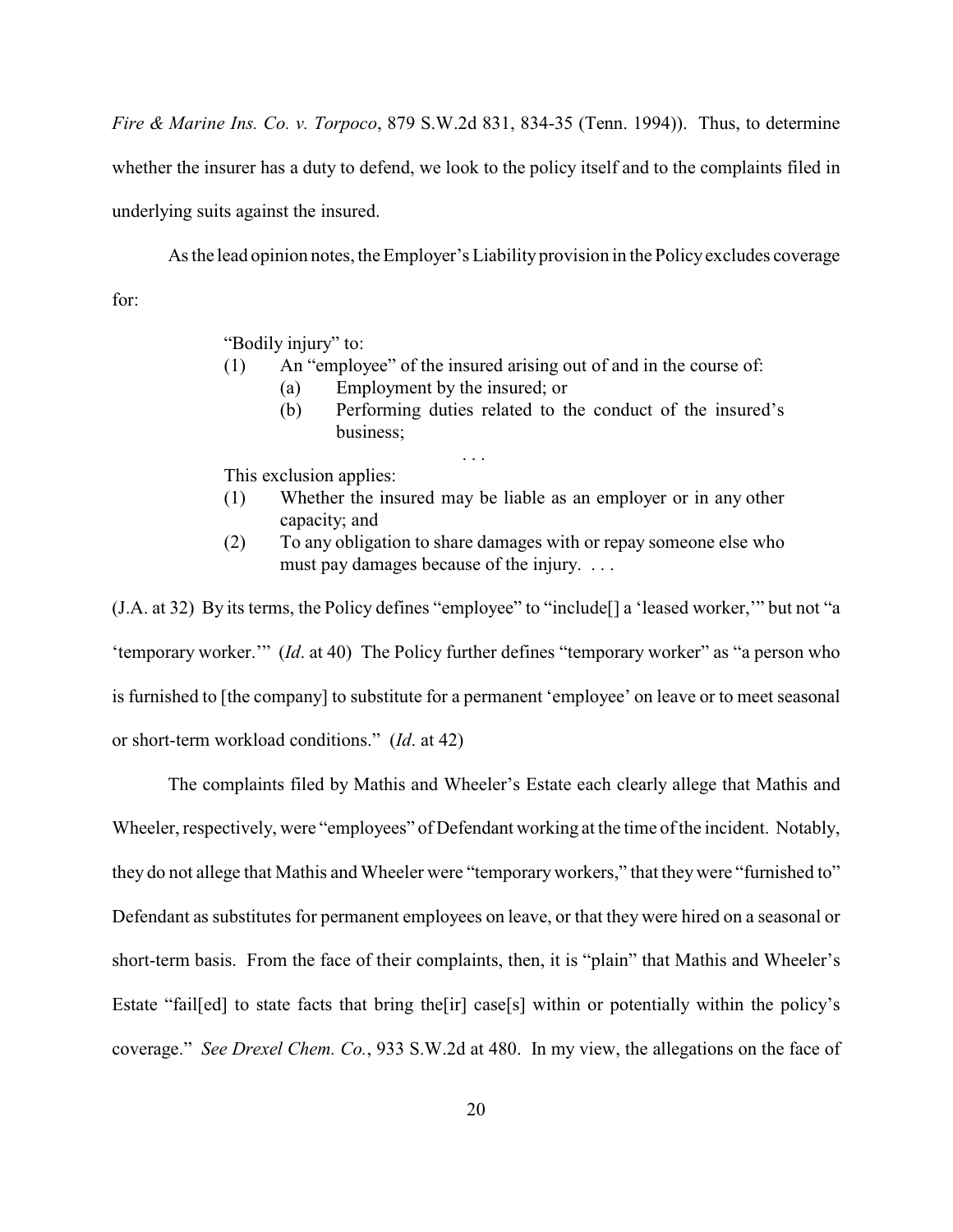the complaints filed by Mathis and Wheeler's Estate simply do not save their suits from the Policy's Employer's Liability provision, and raise no question as to whether Mathis and Wheeler fall within the "temporary worker" exception to the definition of "employee" in the Policy. In so concluding, I do not find it necessary to resolve any ambiguity – whether real or imagined – in the meaning of "furnished to" in the Policy's definition of "temporary worker."

Second, the lead opinion employs faulty logic in characterizing the district court's holding – that "a genuine issue of material fact [existed as to] whether the underlying claimants were employees or temporary workers" under the Policy – as incongruous with the court's conclusion that the underlying complaints triggered no duty to defend. (*See* Maj. Op. at 6-7) What is more, with no detailed discussion of Plaintiff's duty to indemnify, the lead opinion later summarily concludes that because Wheeler and Mathis were employees, and not temporary workers, "the reasoning of the district court in its February 19, 2004 order denying summary judgment with regard to indemnification was in error, [but] the court's final judgment was not." (Maj. Op. at 12)

In my view, the question of Plaintiff's duty to indemnify is not properly before this Court. At any rate, there is no inherent tension between the district court's holdings that questions of fact remained on the duty to indemnify, but that Plaintiff had no duty to defend. Although the duty to defend is defined by the allegations on the face of the plaintiff's complaint, the duty to indemnify requires more searching inquiry into the underlying state of affairs. *See Torpoco*, 879 S.W.2d at 835 (citation omitted). That is, the duty to indemnify depends on the actual state of the facts – here, whether Mathis, Wheeler and Wynn were "employees" within the Policy's terms or not. Genuine issues of material fact remained when the district court denied summary judgment on the issue of Plaintiff's duty to indemnify. These issues of fact remained unresolved when the parties settled the